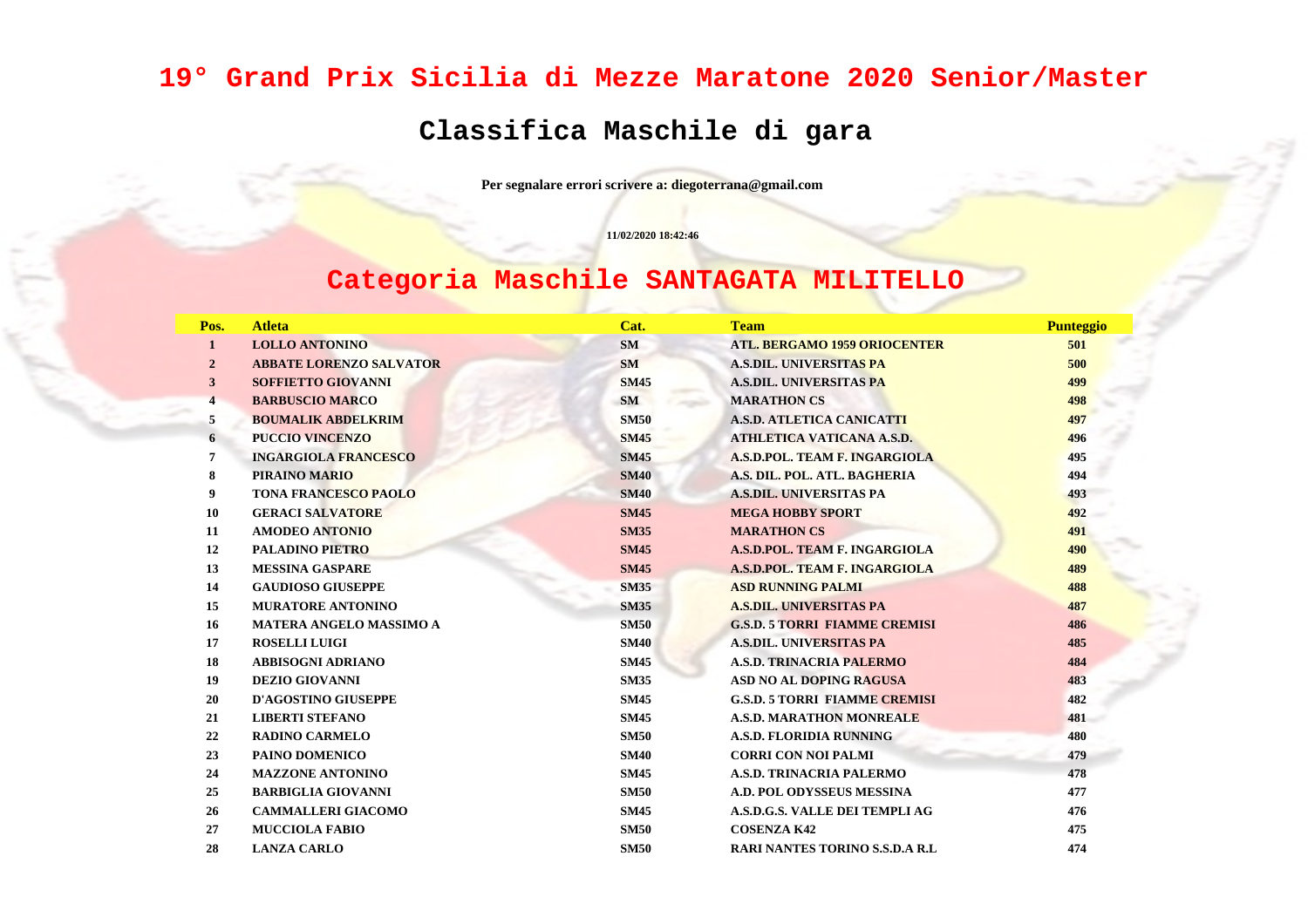| 29 | <b>AGNELLO VINCENZO</b>        | <b>SM45</b>                      | ASD ATL. CITTA' DI MISTRETTA          | 473 |
|----|--------------------------------|----------------------------------|---------------------------------------|-----|
| 30 | <b>ILLUZZI MICHELE</b>         | <b>SM35</b>                      | ASD POLISPORTIVA PEGASO ATHLET        | 472 |
| 31 | <b>URSINO CARMELO</b>          | <b>SM45</b>                      | A.S. DIL. LIB. RUNNING MODICA         | 471 |
| 32 | <b>FALLETTA ANGELO</b>         | <b>SM55</b>                      | <b>A.S.DIL. UNIVERSITAS PA</b>        | 470 |
| 33 | <b>LORIA ANTONIO</b>           | <b>SM50</b>                      | A.S.D. POL. FORTE GONZAGA ME          | 469 |
| 34 | <b>GIARRATANA GIUSEPPE</b>     | <b>SM45</b>                      | A.S.D. ATLETICA CANICATTI             | 468 |
| 35 | <b>CARUCCIO IGNAZIO</b>        | <b>SM60</b>                      | PODISTICA SALEMITANA                  | 467 |
| 36 | <b>MARINO GIOVANNI</b>         | <b>SM45</b>                      | <b>A.S.D. FLORIDIA RUNNING</b>        | 466 |
| 37 | <b>ADAMO GIUSEPPE</b>          | <b>SM55</b>                      | <b>G.S.D. 5 TORRI FIAMME CREMISI</b>  | 465 |
| 38 | <b>BARBERA WILLIAM</b>         | <b>SM35</b>                      | <b>A.S.D. MARATHON CLUB TAORMINA</b>  | 464 |
| 39 | <b>LOMBARDO ROBERTO</b>        | <b>SM40</b>                      | A.S.D.POL. TEAM F. INGARGIOLA         | 463 |
| 40 | <b>DONATO SALVATORE GIUSEP</b> | <b>SM50</b>                      | <b>A.S.D.G.S. VALLE DEI TEMPLI AG</b> | 462 |
| 41 | <b>VENUTI FRANCESCO</b>        | <b>SM40</b>                      | <b>ASD POL. ALBATROS MESSINA 2.0</b>  | 461 |
| 42 | <b>DI STEFANO DARIO</b>        | <b>SM35</b>                      | <b>A.S.D. ARCHIMEDE</b>               | 460 |
| 43 | <b>VACCARO ANGELO</b>          | <b>SM60</b>                      | <b>A.S.D. AIRONE CASTELTERMINI</b>    | 459 |
| 44 | <b>CAVAZZUTI STEFANO</b>       | <b>SM45</b>                      | <b>A.S.D. ARCHIMEDE</b>               | 458 |
| 45 | <b>MERLINO GIUSEPPE</b>        | <b>SM45</b>                      | A.S. DILETT. G.S.INDOMITA             | 457 |
| 46 | <b>LUMICISI VINCENZO</b>       | <b>SM55</b>                      | <b>VIOLETTACLUB</b>                   | 456 |
| 47 | <b>DE SALVO MAURIZIO</b>       | <b>SM45</b><br><b>The Common</b> | <b>ASD POL. ALBATROS MESSINA 2.0</b>  | 455 |
| 48 | <b>SICILIANO VINCENZO</b>      | <b>SM55</b>                      | A.S. DIL. ATL.MAZZARINO               | 454 |
| 49 | <b>BARTOLONE LORIS</b>         | <b>SM</b>                        | A.S.D. ATL.AMATORI REGALBUTO          | 453 |
| 50 | <b>INGARGIOLA ANDREA</b>       | <b>SM50</b>                      | POLISPORTIVA ATLETICA MAZARA N        | 452 |
| 51 | <b>VILARDI GIUSEPPE</b>        | <b>SM45</b>                      | ASD POLISPORTIVA PEGASO ATHLET        | 451 |
| 52 | <b>COSTA EUGENIO</b>           | <b>SM45</b>                      | <b>ASD POL. ALBATROS MESSINA 2.0</b>  | 450 |
| 53 | <b>GIANCHINO SALVATORE</b>     | <b>SM50</b>                      | <b>ASD NO AL DOPING RAGUSA</b>        | 449 |
| 54 | <b>DI PINO DANIELE</b>         | <b>SM40</b>                      | <b>A.S.D. PODISTICA PATTESE</b>       | 448 |
| 55 | <b>ACCORDINO GIANFRANCO</b>    | <b>SM40</b>                      | <b>A.S.D. PODISTICA PATTESE</b>       | 447 |
| 56 | PELLITTERI GIUSEPPE            | <b>SM50</b>                      | <b>A.S.DIL. UNIVERSITAS PA</b>        | 446 |
| 57 | <b>RESTUCCIA PAOLO</b>         | <b>SM45</b>                      | <b>ASD POL. ALBATROS MESSINA 2.0</b>  | 445 |
| 58 | <b>AMATO ELIO</b>              | <b>SM60</b>                      | <b>A.S.DIL. UNIVERSITAS PA</b>        | 444 |
| 59 | <b>INGUANTA LILLO</b>          | <b>SM50</b>                      | A.S.D.G.S. VALLE DEI TEMPLI AG        | 443 |
| 60 | <b>MANGIONE CALOGERO</b>       | <b>SM45</b>                      | PODISTICA SALEMITANA                  | 442 |
| 61 | <b>RADINO MASSIMILIANO</b>     | <b>SM45</b>                      | <b>A.S.D. TRINACRIA SPORT</b>         | 441 |
| 62 | PIRRI BIAGIO                   | <b>SM40</b>                      | <b>AMATORI S.C.DUILIA</b>             | 440 |
| 63 | <b>SAJA GIORGIO</b>            | <b>SM40</b>                      | ASD MEETING SPORTING CLUB RUNN        | 439 |
| 64 | <b>PACE GIUSEPPE</b>           | <b>SM35</b>                      | <b>A.S.D. BIKE CALTAVUTURO</b>        | 438 |
| 65 | <b>LOMBARDO VINCENZO</b>       | <b>SM50</b>                      | A.S. DILETT. POL. MARSALA DOC         | 437 |
| 66 | <b>SCAVO ANTONINO</b>          | <b>SM40</b>                      | <b>A.S.D. TRINACRIA PALERMO</b>       | 436 |
| 67 | <b>LO VERME ROSARIO</b>        | <b>SM50</b>                      | <b>A.S.D. ATLETICA CANICATTI</b>      | 435 |
| 68 | <b>CATANIA ALFONSO</b>         | <b>SM35</b>                      | A.S. DIL. ATL.MAZZARINO               | 434 |
| 69 | <b>INDIGENO ANDREA</b>         | <b>SM35</b>                      | ASD NO AL DOPING RAGUSA               | 433 |
| 70 | <b>PACI SALVATORE</b>          | <b>SM55</b>                      | <b>A.S.D. MARATHON TEAM CANICATTI</b> | 432 |
| 71 | <b>FERRERA SALVATORE</b>       | <b>SM50</b>                      | <b>A.S.D. BARRAFRANCA RUNNING</b>     | 431 |
|    |                                |                                  |                                       |     |

틴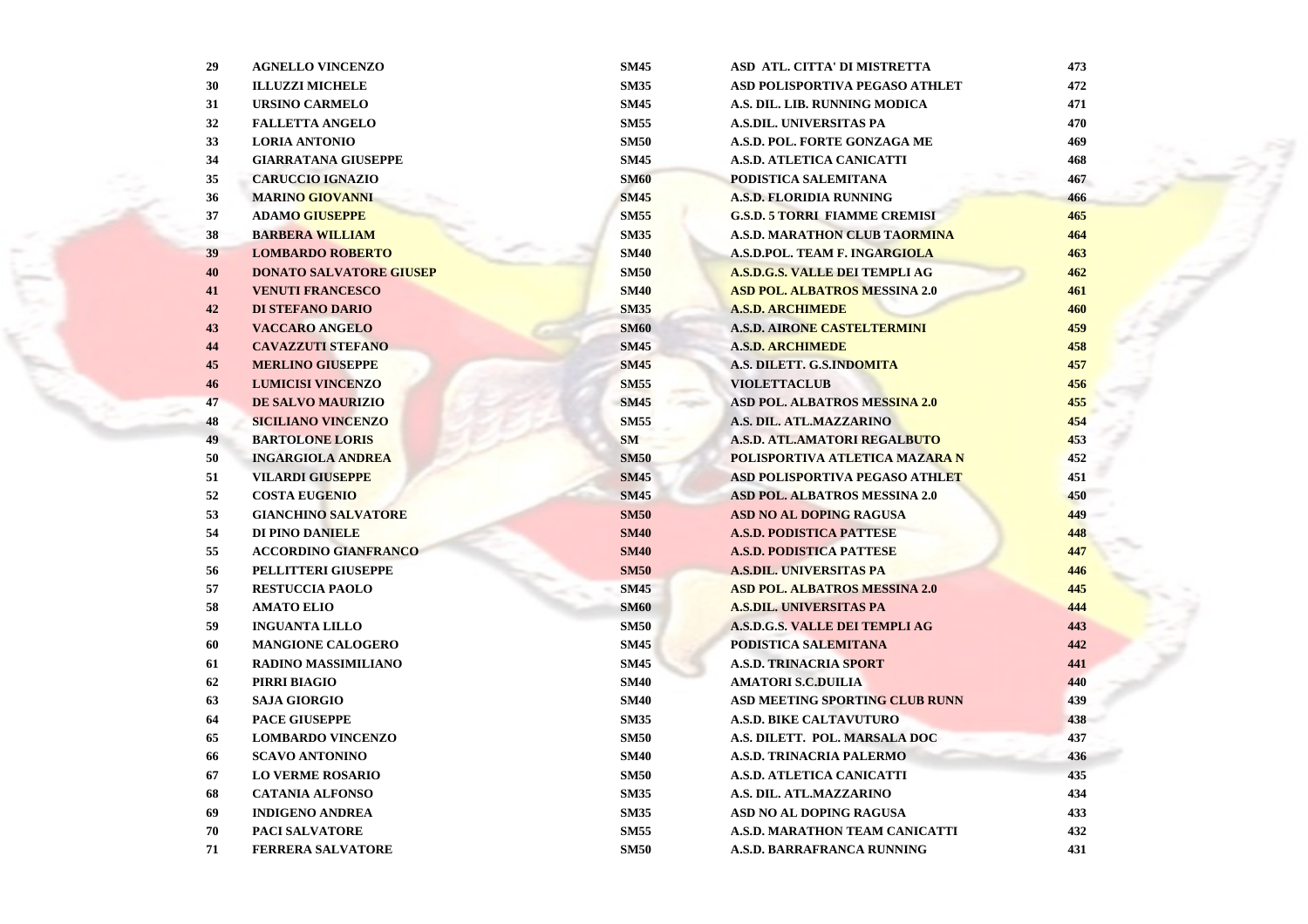| 72         | <b>TIMPANELLI MARCO</b>         | <b>SM40</b> | <b>MARATHON CALTANISSETTA</b>         | 430 |
|------------|---------------------------------|-------------|---------------------------------------|-----|
| 73         | <b>MINUTO DOMENICO</b>          | <b>SM35</b> | A.S.D. PIETRO GUARINO ROSOL.          | 429 |
| 74         | <b>DI VITA PIETRO</b>           | <b>SM50</b> | A.S.D.POL. TEAM F. INGARGIOLA         | 428 |
| 75         | <b>LAMARCA SALVATORE</b>        | <b>SM40</b> | <b>MARATHON CALTANISSETTA</b>         | 427 |
| 76         | <b>FARINA ANDREA</b>            | <b>SM55</b> | <b>G.S.D. 5 TORRI FIAMME CREMISI</b>  | 426 |
| 77         | <b>CALDERARO DARIO</b>          | <b>SM40</b> | A.S.D. ATL.AMATORI REGALBUTO          | 425 |
| 78         | <b>LO GIUDICE GIOVANNI</b>      | <b>SM40</b> | <b>G.S.D. 5 TORRI FIAMME CREMISI</b>  | 424 |
| 79         | <b>SOLANO FRANCESCO</b>         | <b>SM55</b> | <b>ASD RUNNING PALMI</b>              | 423 |
| 80         | <b>TERRIZZI ANTONINO</b>        | <b>SM</b>   | POL. MONFORTESE RUNNING               | 422 |
| 81         | <b>DIMAGGIO GIOVAMBATTISTA</b>  | <b>SM35</b> | <b>A.S.D TEAM SPARTANS</b>            | 421 |
| 82         | <b>DAVI' GIUSEPPE</b>           | <b>SM55</b> | <b>A.S.D. TRINACRIA PALERMO</b>       | 420 |
| 83         | <b>CRISAFULLI GIOVANNI</b>      | <b>SM55</b> | <b>A.S.D. PODISTICA MESSINA</b>       | 419 |
| 84         | <b>MACHI' PIETRO</b>            | <b>SM55</b> | <b>ASD EQUILIBRA RUNNING TEAM PA</b>  | 418 |
| 85         | DI GIOIA CALOGERO               | <b>SM40</b> | <b>A.S.DIL. UNIVERSITAS PA</b>        | 417 |
| 86         | <b>PIAZZA PAOLO</b>             | <b>SM50</b> | <b>A.S.DIL. UNIVERSITAS PA</b>        | 416 |
| 87         | <b>GENTILE ALFONSO</b>          | <b>SM40</b> | <b>ATLETICA BARBAS</b>                | 415 |
| 88         | <b>SCHIFANO ANTONIO</b>         | <b>SM40</b> | <b>G.S.D. 5 TORRI FIAMME CREMISI</b>  | 414 |
| 89         | <b>CERAOLO MAURIZIO</b>         | <b>SM45</b> | A.S.D.PODISTICA CAPO D'ORLANDO        | 413 |
| 90         | <b>TUFARIELLI MICHELE</b>       | <b>SM45</b> | A.S. DIL. POL. ATL. BAGHERIA          | 412 |
| 91         | <b>BUGGEMI GIUSEPPE ANTONIO</b> | <b>SM35</b> | A.S.D. PASSIONE CORSA RIBERA          | 411 |
| 92         | <b>GIARDINA PIETRO</b>          | <b>SM45</b> | <b>A.S.D. PASSIONE CORSA RIBERA</b>   | 410 |
| 93         | <b>SAMMARTANO IGNAZIO FABIO</b> | <b>SM40</b> | A.S. DILETT. POL. MARSALA DOC         | 409 |
| 94         | <b>DRAGA' GIUSEPPE</b>          | <b>SM50</b> | <b>A.S.D. MEGARA RUNNING</b>          | 408 |
| 95         | <b>ALIO TERENZIO</b>            | <b>SM45</b> | <b>A.S.D. PRO SPORT RAVANUSA</b>      | 407 |
| 96         | PICARDI SALVATORE               | <b>SM</b>   | A.S.D. ATL.AMATORI REGALBUTO          | 406 |
| 97         | <b>PARRINELLO SALVATORE</b>     | <b>SM35</b> | <b>G.S. DIL. AMATORI PALERMO</b>      | 405 |
| 98         | <b>GIANNONE EMANUELE</b>        | <b>SM</b>   | <b>ASD POLISPORTIVA PEGASO ATHLET</b> | 404 |
| 99         | <b>MENOLASCINA OMAR</b>         | <b>SM40</b> | A.S. DIL. FIDIPPIDE MESSINA           | 403 |
| 100        | <b>MILAZZO GIUSEPPE</b>         | <b>SM45</b> | ASD L.I.P.A. ATLETICA ALCAMO          | 402 |
| 101        | <b>LANDO ANTONIO</b>            | <b>SM50</b> | <b>A.S.D. ATLETICA NEBRODI</b>        | 401 |
| 102        | <b>MERLINO ANTONINO</b>         | <b>SM55</b> | A.S. DIL. TORREBIANCA                 | 400 |
| 103        | <b>LO GIUDICE GIANBATTISTA</b>  | <b>SM45</b> | <b>A.S.D. MONTI ROSSI NICOLOSI</b>    | 399 |
| 104        | <b>AZZOLLINI VINCENZO</b>       | <b>SM45</b> | A.P.D. ULTRARUNNING RAGUSA            | 398 |
| 105        | <b>GIUTTARI GIUSEPPE</b>        | <b>SM55</b> | A.S. DIL. TORREBIANCA                 | 397 |
| 106        | <b>BARBATO NICOLA</b>           | <b>SM45</b> | A.S.D.POL. TEAM F. INGARGIOLA         | 396 |
| 107        | <b>FICARRA GIUSEPPE</b>         | <b>SM35</b> | <b>A.S.DIL. UNIVERSITAS PA</b>        | 395 |
| 108        | <b>BUARNE ROSARIO</b>           | <b>SM55</b> | ASD POLISPORTIVA PEGASO ATHLET        | 394 |
| 109        | <b>INSINGO VINCENZO CALOGER</b> | <b>SM40</b> | <b>A.S.D. AIRONE CASTELTERMINI</b>    | 393 |
| <b>110</b> | <b>TERRANA DIEGO</b>            | <b>SM40</b> | <b>A.S.DIL. UNIVERSITAS PA</b>        | 392 |
| 111        | <b>SEIDITA ANGELO</b>           | <b>SM45</b> | <b>ASD PALERMO RUNNING</b>            | 391 |
| 112        | <b>LO VERDE GIUSEPPE</b>        | <b>SM65</b> | ASD POLISPORTIVA PEGASO ATHLET        | 390 |
| 113        | <b>MANAZZA GIUSEPPE</b>         | <b>SM40</b> | A.S.D.G.S. VALLE DEI TEMPLI AG        | 389 |
| 114        | <b>BONO GIOVANNI</b>            | <b>SM55</b> | <b>G.S.D. 5 TORRI FIAMME CREMISI</b>  | 388 |

딜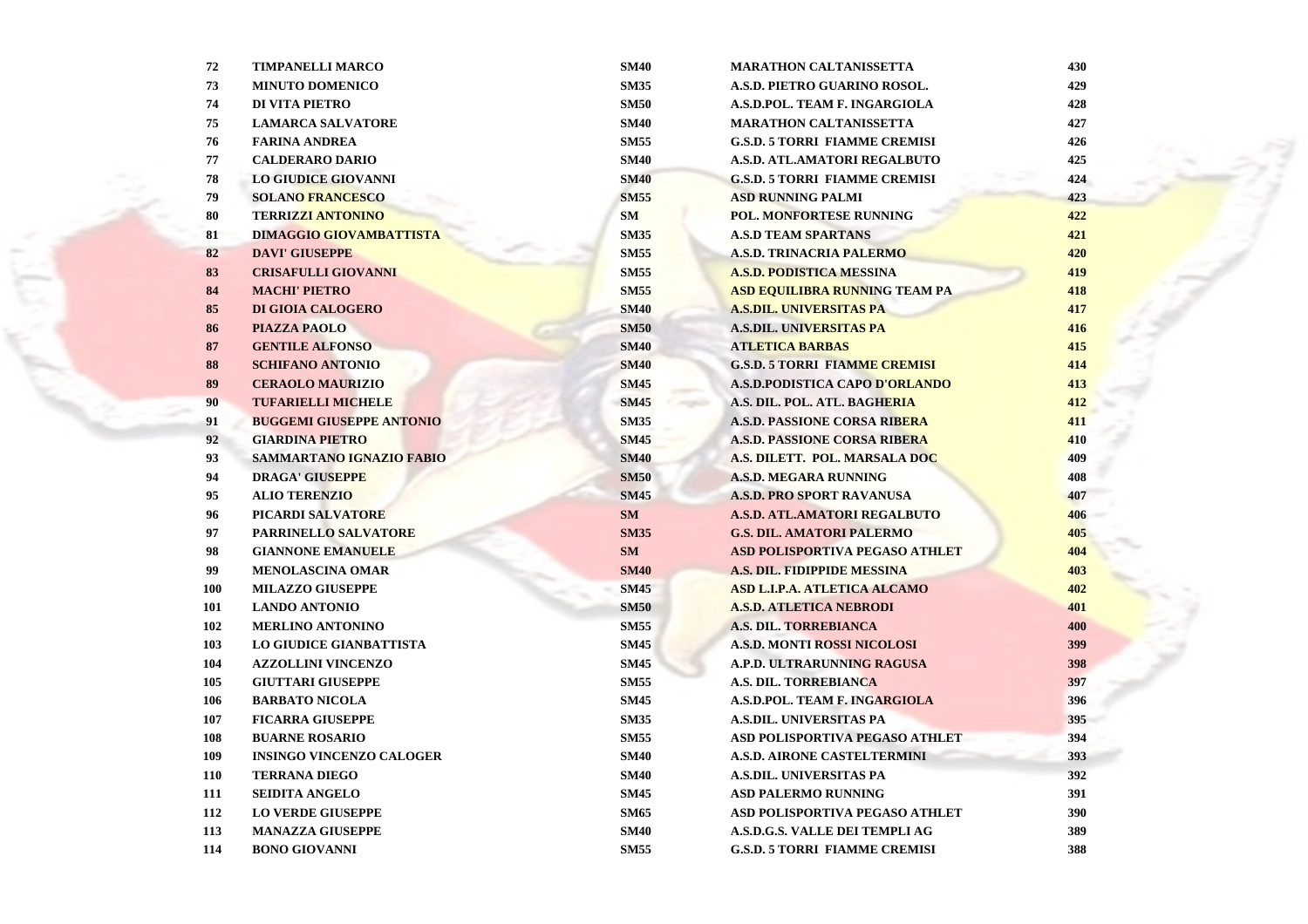| 115        | <b>ANGIUS GIUSEPPE</b>         | <b>SM50</b> | <b>G.S.D. 5 TORRI FIAMME CREMISI</b>        | 387 |
|------------|--------------------------------|-------------|---------------------------------------------|-----|
| 116        | <b>COCCHIARA PIETRO</b>        | <b>SM45</b> | <b>A.S.D. PASSIONE CORSA RIBERA</b>         | 386 |
| 117        | <b>FAMA' FRANCESCO</b>         | <b>SM45</b> | <b>AMATORI S.C.DUILIA</b>                   | 385 |
| 118        | <b>MEI FABIO</b>               | <b>SM50</b> | A.S.D. PODISTICA PATTESE                    | 384 |
| 119        | <b>TAVORMINA GIUSEPPE</b>      | <b>SM45</b> | A.S.D. PASSIONE CORSA RIBERA                | 383 |
| 120        | <b>SUSINO ANTONINO</b>         | <b>SM45</b> | A.S.D. PIETRO GUARINO ROSOL.                | 382 |
| 121        | <b>MANNINO MASSIMILIANO</b>    | <b>SM50</b> | ASD EQUILIBRA RUNNING TEAM PA               | 381 |
| 122        | <b>MELCARNE ROCCO</b>          | <b>SM60</b> | <b>G.S.D. 5 TORRI FIAMME CREMISI</b>        | 380 |
| 123        | <b>BURROMETO BIAGIO</b>        | <b>SM40</b> | ASD NO AL DOPING RAGUSA                     | 379 |
| 124        | <b>CHILLEMI FABIO</b>          | <b>SM50</b> | A.S. DIL. TORREBIANCA                       | 378 |
| 125        | <b>BALISTRERI VINCENZO</b>     | <b>SM45</b> | <b>A.S.D.G.S. VALLE DEI TEMPLI AG</b>       | 377 |
| <b>126</b> | <b>CAMINITA GIOACCHINO</b>     | <b>SM40</b> | <b>G.S. DIL. AMATORI PALERMO</b>            | 376 |
| 127        | <b>BISCONTI SERGIO</b>         | <b>SM35</b> | <b>ASD POLISPORTIVA PEGASO ATHLET</b>       | 375 |
| 128        | <b>DI PIETRO MICHELE</b>       | <b>SM55</b> | <b>A.S. DIL. FIDIPPIDE MESSINA</b>          | 374 |
| 129        | <b>CASCINO MASSIMO</b>         | <b>SM45</b> | <b>A.S.D. ELORO RUNNING</b>                 | 373 |
| <b>130</b> | PRUITI CIARELLO ALESSANDRO     | <b>SM55</b> | <b>A.S.D. ATLETICA NEBRODI</b>              | 372 |
| 131        | <b>FERRARA SANDRO</b>          | <b>SM40</b> | <b>A.S.D.G.S. VALLE DEI TEMPLI AG</b>       | 371 |
| 132        | <b>AGNELLO FABIO</b>           | <b>SM45</b> | A.S.D.G.S. VALLE DEI TEMPLI AG              | 370 |
| 133        | <b>PIZZO ANTONIO</b>           | <b>SM55</b> | A.S. DILETT. POL. MARSALA DOC               | 369 |
| 134        | <b>LAMBRO GIOVANNI BATTIST</b> | <b>SM45</b> | POLISPORTIVA ATLETICA <mark>MAZARA N</mark> | 368 |
| 135        | <b>BELVISO MARCELLO</b>        | <b>SM40</b> | <b>ASD POLISPORTIVA PEGASO ATHLET</b>       | 367 |
| 136        | <b>MESSINA CLAUDIO</b>         | <b>SM</b>   | <b>A.S.D. TRINACRIA PALERMO</b>             | 366 |
| 137        | <b>BONO VITO</b>               | <b>SM50</b> | <b>A.S.D. MARATHON CLUB SCIACCA</b>         | 365 |
| 138        | <b>FILIPPONE MICHELE</b>       | <b>SM45</b> | <b>ASD RUNNING PALMI</b>                    | 364 |
| 139        | <b>FERRARO ANTONIO</b>         | <b>SM35</b> | A.S.D. MARATHON TEAM CANICATTI              | 363 |
| 140        | DI PRIMA DOMENICO              | <b>SM40</b> | A.S.D. MARATHON TEAM CANICATTI              | 362 |
| 141        | <b>FASCIANA GIUSEPPE</b>       | <b>SM50</b> | <b>MARATHON CALTANISSETTA</b>               | 361 |
| 142        | <b>MARTORANA SERGIO</b>        | <b>SM45</b> | A.S. DIL. POL. ATL. BAGHERIA                | 360 |
| 143        | <b>ABBATE MICHELE</b>          | <b>SM50</b> | <b>ASD POLISPORTIVA PEGASO ATHLET</b>       | 359 |
| 144        | <b>GENNA ANTONINO</b>          | <b>SM50</b> | A.S. DILETT. POL. MARSALA DOC               | 358 |
| 145        | <b>MARGIOTTA SECONDO</b>       | <b>SM50</b> | <b>ESERCITO 62 REGGIMENTO FANTE</b>         | 357 |
| 146        | <b>MARCHESE FABRIZIO</b>       | <b>SM55</b> | <b>A.S.D. PASSIONE CORSA RIBERA</b>         | 356 |
| 147        | <b>MELLUSO GIUSEPPE</b>        | <b>SM45</b> | <b>A.S.D.G.S. VALLE DEI TEMPLI AG</b>       | 355 |
| 148        | <b>COTTITTO SALVATORE</b>      | <b>SM55</b> | A.S.D.G.S. VALLE DEI TEMPLI AG              | 354 |
| 149        | <b>D'AMORE GIUSEPPE</b>        | <b>SM50</b> | <b>ASD POLISPORTIVA PEGASO ATHLET</b>       | 353 |
| 150        | <b>VALENTI SEBASTIANO</b>      | <b>SM40</b> | ASD ATL. CITTA' DI MISTRETTA                | 352 |
| 151        | <b>TARANTINO FRANCESCO</b>     | <b>SM40</b> | <b>G.S. DIL. AMATORI PALERMO</b>            | 351 |
| 152        | <b>IUZZOLINO GIUSEPPE</b>      | <b>SM55</b> | <b>A.S.DIL. UNIVERSITAS PA</b>              | 350 |
| 153        | <b>MANGANO GIACOMO</b>         | <b>SM50</b> | <b>A.S.DIL. UNIVERSITAS PA</b>              | 349 |
| 154        | <b>BOCCHETTA FABIO</b>         | <b>SM40</b> | POLISPORTIVA ATLETICA MAZARA N              | 348 |
| 155        | <b>GRIGOLI SERGIO</b>          | <b>SM50</b> | <b>A.S.DIL. UNIVERSITAS PA</b>              | 347 |
| 156        | PIPITONE GIACINTO              | <b>SM45</b> | ASD EQUILIBRA RUNNING TEAM PA               | 346 |
| 157        | <b>FEROTTI GIOVANNI</b>        | <b>SM65</b> | ASD POLISPORTIVA PEGASO ATHLET              | 345 |

틴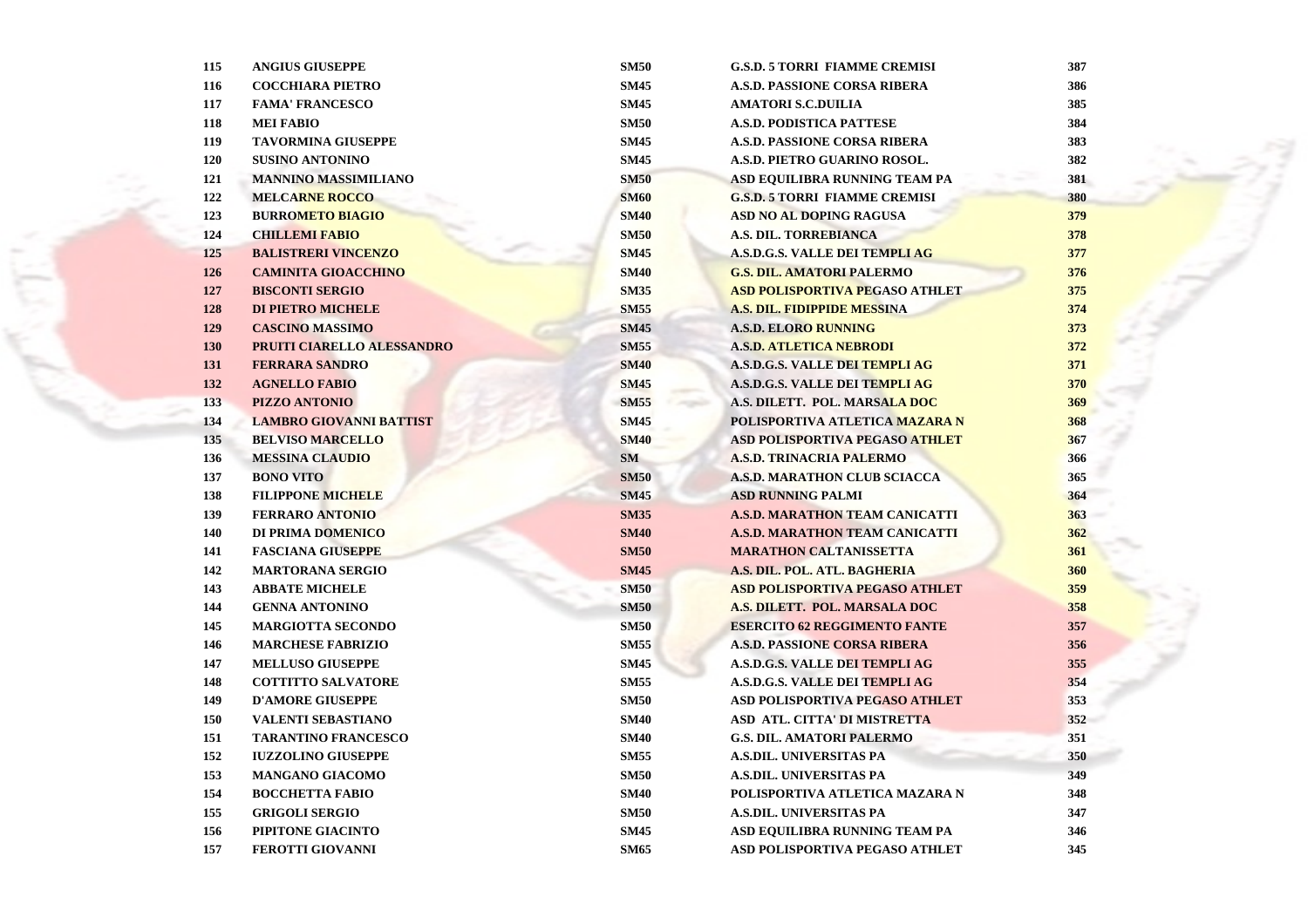| 158 | <b>GIRGENTI DANILO</b>               | <b>SM45</b> | ASD PALERMO RUNNING                   | 344 |
|-----|--------------------------------------|-------------|---------------------------------------|-----|
| 159 | <b>MONDELLO MARIO</b>                | <b>SM60</b> | A.S.D.G.S. VALLE DEI TEMPLI AG        | 343 |
| 160 | <b>CALAPRISTI LUCIANO</b>            | <b>SM45</b> | ASD MEETING SPORTING CLUB RUNN        | 342 |
| 161 | <b>SANGHEZ ANTONINO</b>              | <b>SM55</b> | A.S.D. MARATHON MONREALE              | 341 |
| 162 | <b>BELMONTE CALOGERO</b>             | <b>SM55</b> | <b>A.S.D. MARATHON TEAM CANICATTI</b> | 340 |
| 163 | PETRAROLI MICHELE                    | <b>SM40</b> | A.S.D. AIRONE CASTELTERMINI           | 339 |
| 164 | <b>CERAME GIUSEPPE</b>               | <b>SM40</b> | A.S. DILETT.  POL. MARSALA DOC        | 338 |
| 165 | <b>MEZZAPELLE GIUSEPPE</b>           | <b>SM50</b> | A.S. DILETT. POL. MARSALA DOC         | 337 |
| 166 | <b>BARBA MASSIMILIANO</b>            | <b>SM40</b> | A.S.D.G.S. VALLE DEI TEMPLI AG        | 336 |
| 167 | <b>IPSALE ENRICO</b>                 | <b>SM45</b> | <b>ATLETICA LEONIAS</b>               | 335 |
| 168 | DI LEONFORTE SALVATORE               | <b>SM45</b> | <b>ATLETICA LEONIAS</b>               | 334 |
| 169 | <b>MISURACA VINCENZO</b>             | <b>SM35</b> | <b>G.S. DIL. AMATORI PALERMO</b>      | 333 |
| 170 | PROJETTO ROSARIO ANTONIO             | <b>SM45</b> | <b>A.S.D. AIRONE CASTELTERMINI</b>    | 332 |
| 171 | <b>ALONGI GIUSEPPE</b>               | <b>SM50</b> | A.S. DILETT. AMATORI ARAGONA          | 331 |
| 172 | <b>MARTELLA SILVANO</b>              | <b>SM50</b> | <b>A.D. POL ODYSSEUS MESSINA</b>      | 330 |
| 173 | <b>CALA' LESINA SALVATORE GUSTAV</b> | <b>SM40</b> | ASD AMATORI S. AGATA ANSPI            | 329 |
| 174 | <b>MARRONE GIOVANNI BATTIST</b>      | <b>SM55</b> | POLISPORTIVA ATLETICA MAZARA N        | 328 |
| 175 | <b>ROMBOLA PASQUALE</b>              | <b>SM45</b> | <b>G.S.D. 5 TORRI FIAMME CREMISI</b>  | 327 |
| 176 | <b>MAGALE MARCO</b>                  | <b>SM55</b> | <b>A.S.D. PODISTICA MESSINA</b>       | 326 |
| 177 | <b>MARCHI' GIUSEPPE GIORGIO</b>      | <b>SM55</b> | <b>A.S.DIL. UNIVERSITAS PA</b>        | 325 |
| 178 | <b>BELLIA GIUSEPPE</b>               | <b>SM45</b> | ASD POLISPORTIVA PEGASO ATHLET        | 324 |
| 179 | <b>CAMPO MARIANO</b>                 | <b>SM55</b> | A.S. DIL. TORREBIANCA                 | 323 |
| 180 | <b>BONSIGNORE IGNAZIO</b>            | <b>SM50</b> | A.S.D.G.S. VALLE DEI TEMPLI AG        | 322 |
| 181 | <b>LA MANTIA VINCENZO</b>            | <b>SM55</b> | <b>ASD POLISPORTIVA PEGASO ATHLET</b> | 321 |
| 182 | <b>BERTOLONE GIUSEPPE</b>            | <b>SM50</b> | <b>A.S.D. PRO SPORT RAVANUSA</b>      | 320 |
| 183 | <b>LUPO ROSARIO</b>                  | <b>SM50</b> | <b>A.S.D. PRO SPORT RAVANUSA</b>      | 319 |
| 184 | <b>SCIACCA PIETRO</b>                | <b>SM55</b> | A.S. DILETT. POL. MARSALA DOC         | 318 |
| 185 | <b>MANISCALCHI GIUSEPPE</b>          | <b>SM60</b> | ASD L.I.P.A. ATLETICA ALCAMO          | 317 |
| 186 | <b>GIACCONE SALVATORE</b>            | <b>SM55</b> | <b>ASD NO AL DOPING RAGUSA</b>        | 316 |
| 187 | <b>MARTINO GIUSEPPE</b>              | <b>SM55</b> | ASD ATL. CITTA' DI MISTRETTA          | 315 |
| 188 | <b>CARAVELLI ANTONINO</b>            | <b>SM50</b> | <b>ASD RUNNING PALMI</b>              | 314 |
| 189 | <b>MONACA CARMELO</b>                | <b>SM45</b> | A.S.D. PIETRO GUARINO ROSOL.          | 313 |
| 190 | <b>MAIO GIUSEPPE</b>                 | <b>SM65</b> | A.S. DIL. POL.MILAZZO                 | 312 |
| 191 | <b>MANCUSO GIUSEPPE</b>              | SM          | A.S. DIL. POL.MILAZZO                 | 311 |
| 192 | <b>GENOVESE FRANCESCO</b>            | <b>SM55</b> | <b>G.S.D. 5 TORRI FIAMME CREMISI</b>  | 310 |
| 193 | <b>COSTANZINO ANGELO</b>             | <b>SM35</b> | <b>ATLETICA LICATA</b>                | 309 |
| 194 | <b>LIMARDO NICOLA</b>                | <b>SM55</b> | <b>ESERCITO 62 REGGIMENTO FANTE</b>   | 308 |
| 195 | <b>MESSINA PIER PAOLO</b>            | <b>SM45</b> | POL. MONFORTESE RUNNING               | 307 |
| 196 | <b>MANCUSO RINO</b>                  | SM          | A.S.D.PODISTICA CAPO D'ORLANDO        | 306 |
| 197 | <b>MERLINO CARMELO</b>               | <b>SM45</b> | A.S. DIL. TORREBIANCA                 | 305 |
| 198 | <b>BALLETTA TINDARO</b>              | <b>SM55</b> | <b>A.S.D. PODISTICA PATTESE</b>       | 304 |
| 199 | <b>SACCA' GIANFRANCO</b>             | <b>SM50</b> | A.S. DIL. TORREBIANCA                 | 303 |
| 200 | PANTALENA ANTONINO                   | <b>SM50</b> | A.S. DILETT. AMATORI ARAGONA          | 302 |

E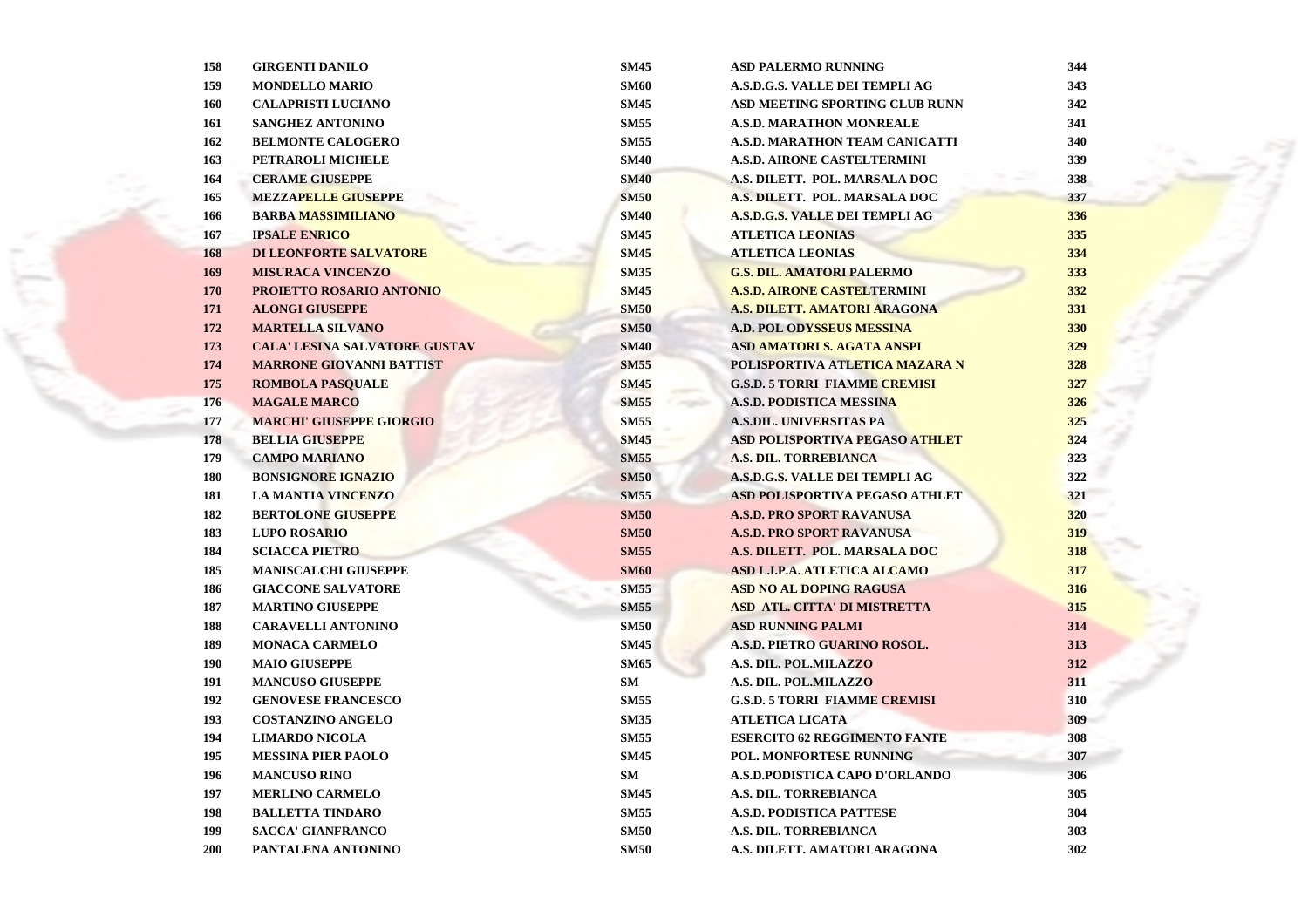| 201 | <b>BANDIERA ALESSANDRO</b>        | <b>SM65</b> | A.S.D. POL. FORTE GONZAGA ME          | 301 |
|-----|-----------------------------------|-------------|---------------------------------------|-----|
| 202 | DENTI ANDREA ALESSANDR            | <b>SM45</b> | A.S.D. PODISTICA JONIA GIARRE         | 300 |
| 203 | <b>LONGO FABIO</b>                | <b>SM35</b> | A.S.D. PODISTICA PATTESE              | 299 |
| 204 | <b>CAMMARATA IGNAZIO SALVATOR</b> | <b>SM50</b> | A.S. DILETT. POL. MARSALA DOC         | 298 |
| 205 | <b>TUMMINARO PIETRO VALERIO</b>   | <b>SM35</b> | A.S. DIL. POL. ATL. BAGHERIA          | 297 |
| 206 | <b>PALUMBO MARIO</b>              | <b>SM55</b> | A.S.D.G.S. VALLE DEI TEMPLI AG        | 296 |
| 207 | <b>BELLANTI ANTONIO</b>           | <b>SM55</b> | <b>A.S.D. BARRAFRANCA RUNNING</b>     | 295 |
| 208 | <b>TROVATO CANDELORO</b>          | <b>SM50</b> | <b>A.S.D. PODISTICA PATTESE</b>       | 294 |
| 209 | <b>VALENTI SALVATORE</b>          | <b>SM55</b> | ASD MEETING SPORTING CLUB RUNN        | 293 |
| 210 | <b>COLLURA GIUSEPPE</b>           | <b>SM35</b> | A.S. DILETT. AMATORI ARAGONA          | 292 |
| 211 | <b>LA ROSA MARIO</b>              | <b>SM50</b> | <b>A.S.D. ARCHIMEDE</b>               | 291 |
| 212 | <b>VICARIO GIUSEPPE</b>           | <b>SM50</b> | <b>A.S.D.PODISTICA CAPO D'ORLANDO</b> | 290 |
| 213 | <b>LA MALFA GIUSEPPE</b>          | <b>SM55</b> | <b>A.S. DIL. TORREBIANCA</b>          | 289 |
| 214 | <b>CAMPAGNA IGNAZIO</b>           | <b>SM50</b> | <b>ASD TERMINI MARATHON E BIKE</b>    | 288 |
| 215 | <b>CAVARRETTA FRANCESCO</b>       | <b>SM45</b> | <b>ASD PALERMO RUNNING</b>            | 287 |
| 216 | <b>RIZZUTO PIETRO</b>             | <b>SM55</b> | A.S.D.POL. TEAM F. INGARGIOLA         | 286 |
| 217 | <b>CHIRICO VINCENZO MARIA</b>     | <b>SM45</b> | A.S. DIL. TORREBIANCA                 | 285 |
| 218 | <b>CALCATERRA DOMENICO</b>        | <b>SM45</b> | <b>A.S.D. ATLETICA NEBRODI</b>        | 284 |
| 219 | <b>AMANTE FRANCESCO</b>           | <b>SM70</b> | A.S. DIL. PUNTESE S.G LA PUNTA        | 283 |
| 220 | PETRALIA SALVATORE                | <b>SM45</b> | <b>A.S.D. TRINACRIA PALERMO</b>       | 282 |
| 221 | <b>LICITRA SALVATORE</b>          | SM          | ASD NO AL DOPING RAGUSA               | 281 |
| 222 | <b>PIZZURRO GIUSEPPE</b>          | <b>SM55</b> | <b>A.S.DIL. UNIVERSITAS PA</b>        | 280 |
| 223 | <b>RUSSO ANTONINO</b>             | <b>SM50</b> | <b>AGATLETICA FORTITUDO CT</b>        | 279 |
| 224 | <b>GULI' CARLO</b>                | <b>SM35</b> | <b>A.S.DIL. UNIVERSITAS PA</b>        | 278 |
| 225 | <b>CANNATA ANTONINO</b>           | <b>SM40</b> | <b>A.S.D. FLORIDIA RUNNING</b>        | 277 |
| 226 | <b>DORIA ROCCO</b>                | <b>SM55</b> | <b>ASD RUNNING PALMI</b>              | 276 |
| 227 | <b>GAMBINO PIETRO</b>             | <b>SM45</b> | A.S. DIL. POL. ATL. BAGHERIA          | 275 |
| 228 | <b>INDELICATO ALBERTO</b>         | <b>SM55</b> | <b>A.S.D. POL. ATHLON RIBERA</b>      | 274 |
| 229 | PROITI ANTONIO                    | <b>SM40</b> | A.S.D. ATL.AMATORI REGALBUTO          | 273 |
| 230 | <b>MARINEO GIUSEPPE</b>           | <b>SM45</b> | A.S.D. ATL.CALTAGIRONE                | 272 |
| 231 | <b>BELLISOMI MASSIMILIANO</b>     | <b>SM40</b> | <b>ASD CORRENDO PER ACI-ACIREALE</b>  | 271 |
| 232 | LICCIARDELLO SALVATORE            | <b>SM50</b> | <b>ASD CORRENDO PER ACI -ACIREALE</b> | 270 |
| 233 | PELUSO MICHELANGELO               | <b>SM40</b> | <b>A.S.D.POL. UISP SANTA CROCE</b>    | 269 |
| 234 | <b>SCIUTO VITO</b>                | <b>SM45</b> | A.S. DILETT. G.S.ATL.MAZARA           | 268 |
| 235 | <b>GALLO FABRIZIO</b>             | <b>SM55</b> | <b>ASD COCOON CLUB MAZARA</b>         | 267 |
| 236 | <b>ARCIDIACONO SANTO</b>          | <b>SM40</b> | <b>A.S.D. PODISTICA MESSINA</b>       | 266 |
| 237 | <b>DIODATO MERCURIO</b>           | <b>SM60</b> | POLISPORTIVA ATLETICA MAZARA N        | 265 |
| 238 | <b>CATANIA EMANUELE</b>           | <b>SM55</b> | <b>NATI STANCHI RUNNERS</b>           | 264 |
| 239 | <b>FALCETTA VINCENZO</b>          | <b>SM50</b> | A.S. DILETT. G.S.ATL.MAZARA           | 263 |
| 240 | <b>GUCCIARDI LUIGI</b>            | <b>SM45</b> | ASD COCOON CLUB MAZARA                | 262 |
| 241 | <b>VALENTI PIETRO</b>             | <b>SM55</b> | <b>A.S.D. PASSIONE CORSA RIBERA</b>   | 261 |
| 242 | DI FALCO MARCO MARIA              | <b>SM50</b> | <b>A.S.DIL. UNIVERSITAS PA</b>        | 260 |
| 243 | <b>PULIATTI CARMELO</b>           | <b>SM60</b> | A.S.D. MARATHON CLUB TAORMINA         | 259 |
|     |                                   |             |                                       |     |

J.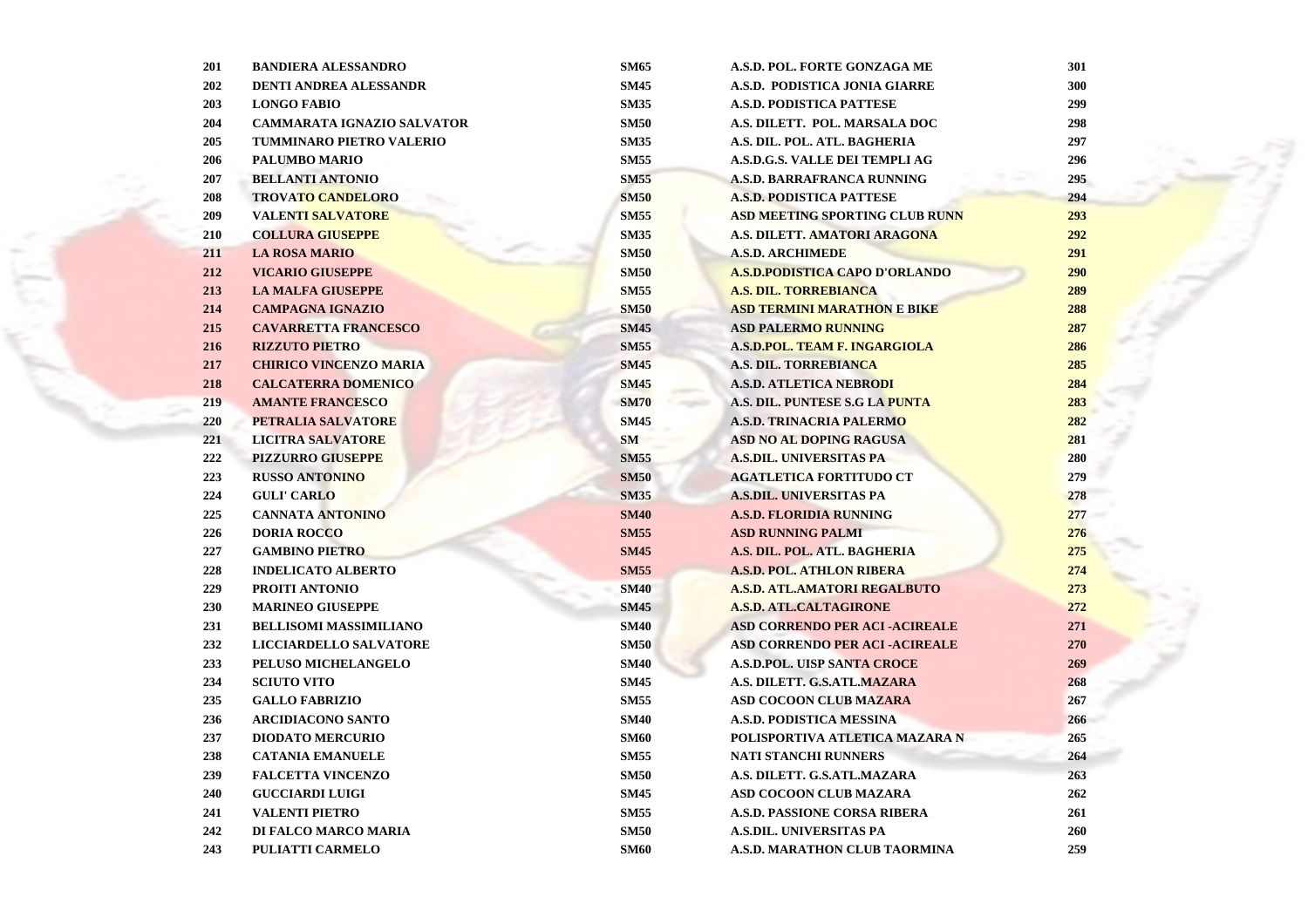| 244 | <b>BAUDO SAMUEL</b>             | <b>SM</b>         | <b>A.S.D. MEGARA RUNNING</b>          | 258 |
|-----|---------------------------------|-------------------|---------------------------------------|-----|
| 245 | <b>ZAMBITO MICHELE</b>          | <b>SM55</b>       | <b>A.S.DIL. UNIVERSITAS PA</b>        | 257 |
| 246 | <b>ZUCCHETTO MARZIO</b>         | <b>SM45</b>       | A.S.D. MARATHON TEAM CANICATTI        | 256 |
| 247 | <b>IMPICCICHE' AGOSTINO</b>     | <b>SM55</b>       | A.S. DILETT. POL. MARSALA DOC         | 255 |
| 248 | <b>TRAMONTE VITO</b>            | <b>SM50</b>       | <b>NATI STANCHI RUNNERS</b>           | 254 |
| 249 | <b>SARULLO ANTONINO</b>         | <b>SM50</b>       | <b>A.S.D. ATLETICA NEBRODI</b>        | 253 |
| 250 | <b>ZANGHI' MAURIZIO</b>         | <b>SM35</b>       | <b>A.S.D. PODISTICA PATTESE</b>       | 252 |
| 251 | <b>VILLA SALVATORE</b>          | <b>SM40</b>       | A.S. DILETT. POL. MARSALA DOC         | 251 |
| 252 | <b>MANNO STEFANO</b>            | <b>SM40</b>       | <b>A.S.D. PASSIONE CORSA RIBERA</b>   | 250 |
| 253 | <b>CANCEMI MASSIMO</b>          | <b>SM60</b>       | <b>MARATHON CALTANISSETTA</b>         | 249 |
| 254 | <b>IANNAZZO FRANCESCO</b>       | <b>SM40</b>       | A.S. DILETT. G.S.ATL.MAZARA           | 248 |
| 255 | <b>ARANCIO ANGELO</b>           | <b>SM45</b>       | <b>MARATHON CALTANISSETTA</b>         | 247 |
| 256 | PARAFIORITI ANTONIO             | SM                | <b>A.S.D. ATLETICA NEBRODI</b>        | 246 |
| 257 | <b>MESSANA SALVATORE</b>        | <b>SM40</b>       | ASD L.I.P.A. ATLETICA ALCAMO          | 245 |
| 258 | <b>LATTERI FRANCESCO</b>        | <b>SM55</b>       | <b>A.S.D. PODISTICA MESSINA</b>       | 244 |
| 259 | <b>CASTAGNA CLAUDIO GAETANO</b> | <b>SM55</b>       | <b>ATLETICA ENNA</b>                  | 243 |
| 260 | <b>MARCHESE ANTONINO</b>        | <b>SM55</b>       | <b>A.S.DIL. UNIVERSITAS PA</b>        | 242 |
| 261 | <b>CASTELLI GIUSEPPE</b>        | <b>SM50</b>       | A.S.DIL. UNIVERSITAS PA               | 241 |
| 262 | <b>GERACI FABRIZIO</b>          | <b>SM55</b><br>-- | <b>NOW TEAM A.S.D.</b>                | 240 |
| 263 | <b>CITRO GABRIELE</b>           | <b>SM45</b>       | A.S.D.G.S. VALLE DEI TEMPLIAG         | 239 |
| 264 | <b>CALAPA' ANTONINO</b>         | <b>SM40</b>       | <b>ASD MEETING SPORTING CLUB RUNN</b> | 238 |
| 265 | <b>FIORILLO CARMELO</b>         | <b>SM55</b>       | <b>ASD RUNNING PALMI</b>              | 237 |
| 266 | <b>BUCCHERI SALVATORE</b>       | <b>SM45</b>       | <b>AMATORI S.C.DUILIA</b>             | 236 |
| 267 | <b>RIZZO MARIANO PIETRO</b>     | <b>SM50</b>       | <b>AMATORI S.C.DUILIA</b>             | 235 |
| 268 | <b>VALENZA GIUSEPPE</b>         | <b>SM55</b>       | A.S. DILETT. POL. MARSALA DOC         | 234 |
| 269 | <b>LO GIUDICE CALOGERO</b>      | <b>SM55</b>       | <b>A.S.D. ATLETICA CANICATTI</b>      | 233 |
| 270 | <b>CORDARO ANTONINO</b>         | <b>SM50</b>       | A.S. DIL. TORREBIANCA                 | 232 |
| 271 | <b>CAMPIONE ANTONINO</b>        | <b>SM35</b>       | <b>A.S.D. PASSIONE CORSA RIBERA</b>   | 231 |
| 272 | NAPOLI ALESSANDRO               | <b>SM40</b>       | A.S.D. ATL.CALTAGIRONE                | 230 |
| 273 | <b>LO CACCIATO PAOLINO</b>      | <b>SM50</b>       | <b>A.S.DIL. UNIVERSITAS PA</b>        | 229 |
| 274 | <b>VALASTRO ALFIO</b>           | <b>SM35</b>       | <b>ASD CORRENDO PER ACI-ACIREALE</b>  | 228 |
| 275 | <b>CONFORTO MAURO</b>           | <b>SM35</b>       | PODISTICA SALEMITANA                  | 227 |
| 276 | <b>BRUNO ALBERTO</b>            | <b>SM65</b>       | <b>ASD CORRENDO PER ACI-ACIREALE</b>  | 226 |
| 277 | <b>LO MONTE GIUSEPPE</b>        | <b>SM55</b>       | ASD POLISPORTIVA PEGASO ATHLET        | 225 |
| 278 | PILEIO MICHELE                  | <b>SM40</b>       | <b>ASD RUNNING PALMI</b>              | 224 |
| 279 | <b>SCIARRATTA ALFONSO</b>       | <b>SM65</b>       | <b>A.S.D. PRO SPORT RAVANUSA</b>      | 223 |
| 280 | <b>GIACALONE ROBERTO</b>        | <b>SM45</b>       | POLISPORTIVA ATLETICA MAZARA N        | 222 |
| 281 | <b>VASSALLO PAOLO</b>           | <b>SM50</b>       | <b>A.S.D. MARATHON MONREALE</b>       | 221 |
| 282 | <b>SMIROLDO GIANFRANCO</b>      | <b>SM55</b>       | ATLETICA SAVOCA SSD A RL              | 220 |
| 283 | DI CIUCCIO DAVIDE               | <b>SM40</b>       | <b>ATLETICA SAVOCA SSD A RL</b>       | 219 |
| 284 | <b>DI STEFANO PIETRO</b>        | <b>SM50</b>       | POLISPORTIVA ATLETICA MAZARA N        | 218 |
| 285 | <b>ZAFFIRO FRANCESCO</b>        | <b>SM35</b>       | <b>ESERCITO 62 REGGIMENTO FANTE</b>   | 217 |
| 286 | <b>CARBONELLO LEONARDO</b>      | <b>SM45</b>       | PODISTICA SALEMITANA                  | 216 |
|     |                                 |                   |                                       |     |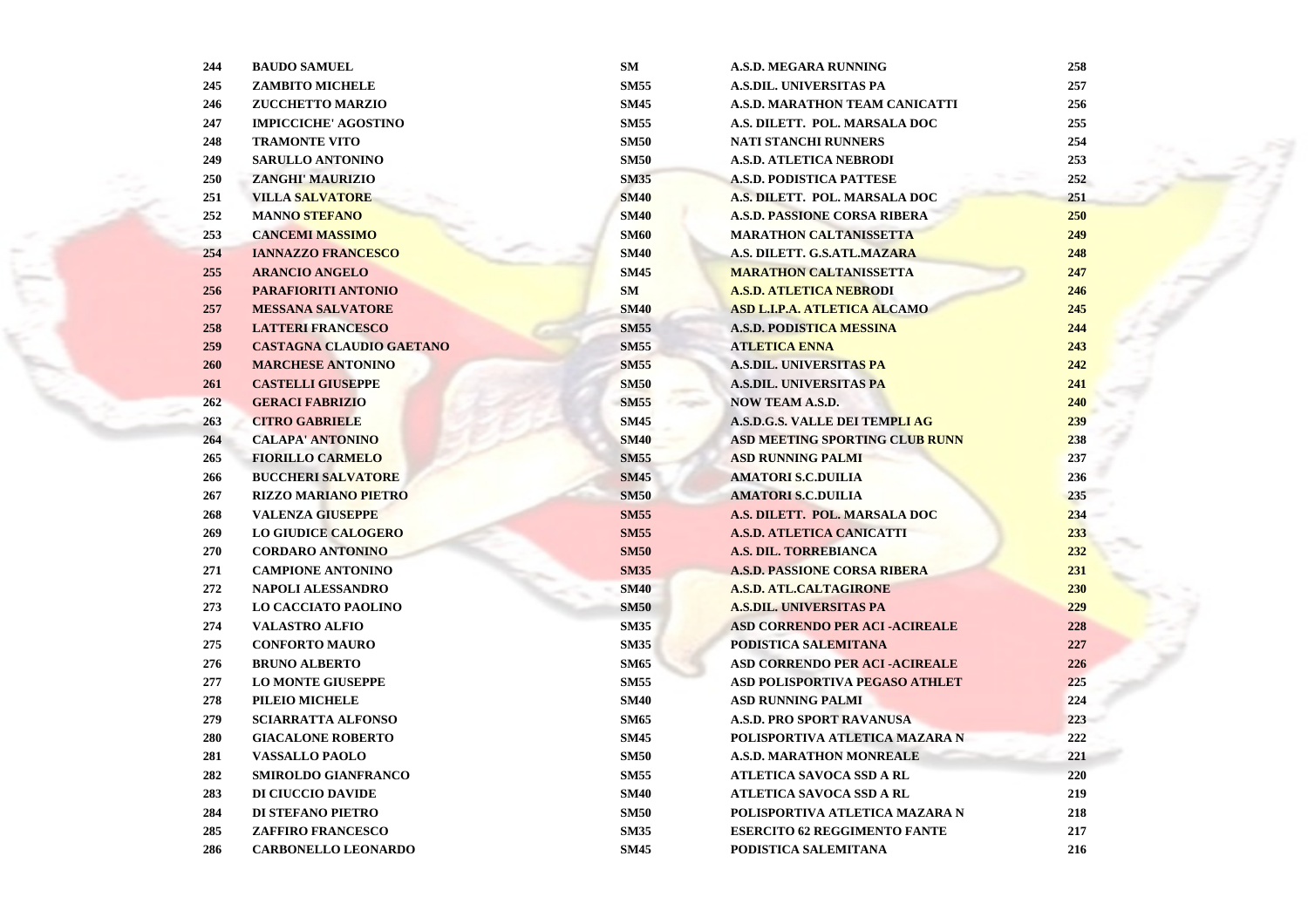| 287        | VIGNERI GIOVANNI                 | <b>SM55</b> | A.S.D. TRINACRIA PALERMO              | 215        |
|------------|----------------------------------|-------------|---------------------------------------|------------|
| 288        | <b>ANGILERI LEONARDO</b>         | <b>SM50</b> | <b>PACECO RUNNERS</b>                 | 214        |
| 289        | <b>SFERRAZZA GIUSEPPE</b>        | <b>SM55</b> | <b>MARATHON CALTANISSETTA</b>         | 213        |
| 290        | <b>CURTO PELLE ANGELO</b>        | <b>SM65</b> | A.S.D. MARATHON TEAM CANICATTI        | 212        |
| 291        | <b>D'AGATI FRANCESCO</b>         | <b>SM65</b> | <b>A.S.DIL. UNIVERSITAS PA</b>        | 211        |
| 292        | <b>BILLECI GIOVANNI</b>          | <b>SM65</b> | <b>NONSOLOCORSA</b>                   | 210        |
| 293        | DE SIMONE SALVATORE              | <b>SM55</b> | <b>G.S. DIL. AMATORI PALERMO</b>      | 209        |
| 294        | <b>EMANUELE VINCENZO</b>         | <b>SM45</b> | A.S.D. ATL. MARCIATORI MUGELLO        | 208        |
| 295        | <b>GIALLOMBARDO MAURIZIO</b>     | <b>SM55</b> | <b>A.S.D. ATLETICA NEBRODI</b>        | 207        |
| 296        | <b>STRAZZANTI MICHELE</b>        | <b>SM70</b> | A.S.D. BARRAFRANCA RUNNING            | 206        |
| 297        | <b>RAPISARDI ANTONIO</b>         | <b>SM45</b> | <b>A.S.D. MARATHON CLUB TAORMINA</b>  | 205        |
| 298        | <b>AMICO DOMENICO GIOACHI</b>    | <b>SM55</b> | <b>A.S.D. MARATHON TEAM CANICATTI</b> | 204        |
| 299        | <b>MAZZITTO GAETANO</b>          | <b>SM60</b> | <b>A.S.D. MARATHON CLUB TAORMINA</b>  | 203        |
| 300        | <b>RIZZO CARMELO</b>             | <b>SM40</b> | <b>A.S.D. PODISTICA PATTESE</b>       | 202        |
| 301        | <b>CARLETTA CESARE MARIO DOM</b> | <b>SM50</b> | <b>A.S.D. TRACK CLUB MASTER CL</b>    | 201        |
| 302        | STANCAMPIANO VINCENZO            | <b>SM55</b> | <b>A.S.D. ATLETICA NEBRODI</b>        | <b>200</b> |
| <b>303</b> | <b>MANDRACCHIA SALVATORE</b>     | <b>SM45</b> | A.S.D.G.S. VALLE DEI TEMPLI AG        | 199        |
| 304        | DI GIUGNO GIOVANNI               | <b>SM50</b> | <b>ASD PALERMO RUNNING</b>            | 198        |
| 305        | <b>FORMICA CARMELO</b>           | <b>SM60</b> | A.S. DILETT. AMATORI ARAGONA          | 197        |
| 306        | <b>CALASCIBETTA MARIANO</b>      | <b>SM55</b> | <b>A.S.DIL. UNIVERSITAS PA</b>        | 196        |
| 307        | <b>CONTE MAURIZIO</b>            | <b>SM50</b> | <b>NONSOLOCORSA</b>                   | 195        |
| 308        | <b>GUMINA ANTONIO</b>            | <b>SM50</b> | <b>MARATHON CALTANISSETTA</b>         | 194        |
| 309        | <b>RINOLLO ROSARIO ALBERTO</b>   | <b>SM45</b> | A.S.D.G.S. VALLE DEI TEMPLI AG        | 193        |
| 310        | <b>INGARGIOLA NICOLA</b>         | <b>SM50</b> | POLISPORTIVA ATLETICA MAZARA N        | 192        |
| 311        | <b>D'ADDEA ANTONINO</b>          | <b>SM45</b> | <b>A.S.D. PODISTICA PATTESE</b>       | 191        |
| 312        | <b>ZIMBARO ALESSANDRO</b>        | <b>SM45</b> | <b>ASD POL. ALBATROS MESSINA 2.0</b>  | 190        |
| 313        | <b>MARINEO MASSIMO</b>           | <b>SM40</b> | A.S.D. ATL.CALTAGIRONE                | 189        |
| 314        | <b>CONTI ENRICO</b>              | <b>SM45</b> | <b>A.S.D. MARATHON MONREALE</b>       | 188        |
| 315        | <b>GALLO ROBERTO</b>             | <b>SM60</b> | ASS. POL. DIL. PLACEOLUM              | 187        |
| 316        | PROFETA ANGELO                   | <b>SM70</b> | A.S.D.G.S. VALLE DEI TEMPLI AG        | 186        |
| 317        | PANTALENA CALOGERO               | <b>SM55</b> | A.S. DILETT. AMATORI ARAGONA          | 185        |
| 318        | <b>CASTRONOVO VINCENZO</b>       | <b>SM45</b> | A.S. DIL. POL. ATL. BAGHERIA          | 184        |
| 319        | <b>VALFRE' SEBASTIANO</b>        | <b>SM55</b> | <b>A.S.D. MARATHON TEAM CANICATTI</b> | 183        |
| 320        | DI PRIMO NICOLO'                 | <b>SM55</b> | <b>SPORT ETNA OUTDOOR</b>             | 182        |
| 321        | <b>MANGANELLO STEFANO</b>        | <b>SM65</b> | A.S.D.G.S. VALLE DEI TEMPLI AG        | 181        |
| 322        | <b>FREGAPANE FRANCESCO</b>       | <b>SM50</b> | POLISPORTIVA ATLETICA MAZARA N        | 180        |
| 323        | <b>SCARPITTA FRANCESCO</b>       | <b>SM60</b> | A.S. DILETT. G.S.ATL.MAZARA           | 179        |
| 324        | <b>PACE GIUSEPPE</b>             | <b>SM50</b> | <b>A.S.D. PODISTICA MESSINA</b>       | 178        |
| 325        | <b>BONANNO VINCENZO</b>          | <b>SM50</b> | <b>SPORT ETNA OUTDOOR</b>             | 177        |
| 326        | PATTI VINCENZO                   | <b>SM60</b> | ASD EQUILIBRA RUNNING TEAM PA         | 176        |
| 327        | <b>GRIFFO MARCO</b>              | <b>SM60</b> | <b>NONSOLOCORSA</b>                   | 175        |
| 328        | SANTANASTASIO CORRADO            | <b>SM65</b> | ASS. POL. DIL. PLACEOLUM              | 174        |
| 329        | <b>CRIMALDI VINCENZO</b>         | <b>SM40</b> | POLISPORTIVA ATLETICA MAZARA N        | 173        |

į.

٧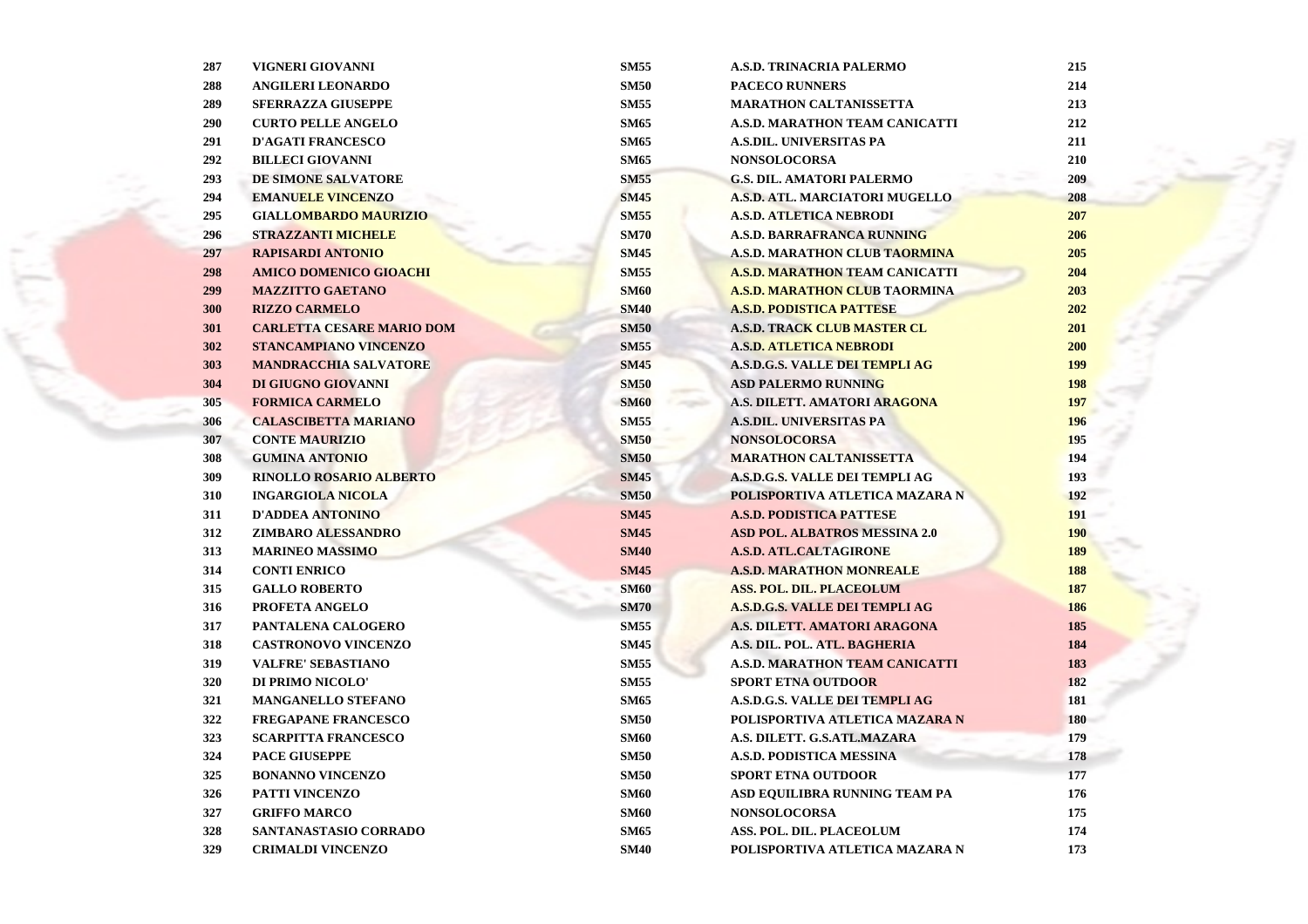| 330 | <b>RIZZO DEMETRIO</b>                 | <b>SM40</b> | A.S. DILETT. POL. MARSALA DOC         | 172        |
|-----|---------------------------------------|-------------|---------------------------------------|------------|
| 331 | <b>MANGALAVITI LUCIO</b>              | <b>SM65</b> | ASD ATL. CITTA' DI MISTRETTA          | 171        |
| 332 | <b>PASSAFIUME GIUSEPPE</b>            | <b>SM60</b> | <b>ASD TERMINI MARATHON E BIKE</b>    | 170        |
| 333 | <b>MORSELLI LUIGI FRANCESCO</b>       | <b>SM50</b> | <b>A.S.D. ATLETICA GELA</b>           | 169        |
| 334 | <b>CUCCO FILIPPO</b>                  | <b>SM40</b> | ASD AMATORI S. AGATA ANSPI            | 168        |
| 335 | <b>CUCCO CALOGERO</b>                 | <b>SM40</b> | ASD AMATORI S. AGATA ANSPI            | 167        |
| 336 | <b>LO IACONO FRANCO ANTONIO</b>       | <b>SM55</b> | <b>ASD PALERMO RUNNING</b>            | 166        |
| 337 | <b>MANGIARACINA LIVIO</b>             | <b>SM40</b> | <b>ASD PALERMO RUNNING</b>            | 165        |
| 338 | <b>CHIRCO BENEDETTO</b>               | <b>SM40</b> | <b>ASD COCOON CLUB MAZARA</b>         | 164        |
| 339 | <b>CONTICANALARO GAETANO ANTONINO</b> | <b>SM50</b> | <b>ASD AMATORI S. AGATA ANSPI</b>     | 163        |
| 340 | <b>ALFIERI FRANCESCO</b>              | <b>SM35</b> | POLISPORTIVA ATLETICA MAZARA N        | 162        |
| 341 | <b>MONTALBANO LUIGI MARIA</b>         | <b>SM60</b> | <b>NONSOLOCORSA</b>                   | 161        |
| 342 | <b>COSTANZO GIOACCHINO</b>            | <b>SM55</b> | <b>A.S.DIL. UNIVERSITAS PA</b>        | <b>160</b> |
| 343 | POMA VINCENZO                         | <b>SM60</b> | <b>PACECO RUNNERS</b>                 | 159        |
| 344 | <b>SIINO GIUSEPPE</b>                 | <b>SM</b>   | <b>ASD PALERMO RUNNING</b>            | 158        |
| 345 | <b>RIZZO SEBASTIANO</b>               | <b>SM45</b> | A.S. DILETT. POL. MARSALA DOC         | 157        |
| 346 | <b>FERRANTI CARMELO</b>               | <b>SM</b>   | <b>A.S.D. MARATHON TEAM CANICATTI</b> | 156        |
| 347 | <b>SETTEGRANA GIUSEPPE</b>            | <b>SM60</b> | <b>A.S.DIL. UNIVERSITAS PA</b>        | 155        |
| 348 | <b>MACCA GIOVANNI</b>                 | <b>SM60</b> | ASD NO AL DOPING RAGUSA               | 154        |
| 349 | <b>AIELLO SANTINO</b>                 | <b>SM35</b> | A.S. DIL. POL. ATL. BAGHERIA          | 153        |
| 350 | <b>GIUSTOLISI MAURIZIO</b>            | <b>SM40</b> | <b>ESERCITO 62 REGGIMENTO FANTE</b>   | 152        |
| 351 | <b>PAPA ANTONINO</b>                  | <b>SM55</b> | ASS. POL. DIL. PLACEOLUM              | 151        |
| 352 | <b>MONASTERO FRANCESCO</b>            | <b>SM45</b> | <b>ASD PALERMO RUNNING</b>            | 150        |
| 353 | <b>AMPOLA SALVATORE</b>               | <b>SM40</b> | POLISPORTIVA ATLETICA MAZARA N        | 149        |
| 354 | PECUNIA VINCENZO                      | <b>SM60</b> | A.S. DILETT. G.S.ATL.MAZARA           | 148        |
| 355 | <b>GRAFFEO PAOLO</b>                  | <b>SM55</b> | A.S. DILETT. POL. MARSALA DOC         | 147        |
| 356 | <b>PULINO GIUSEPPE</b>                | <b>SM60</b> | A.S.D. PIETRO GUARINO ROSOL.          | <b>146</b> |
| 357 | <b>FANARA GIANLUCA</b>                | <b>SM40</b> | <b>A.S.D. MARATHON TEAM CANICATTI</b> | 145        |
| 358 | <b>LAQUATRA MARCELLO</b>              | <b>SM50</b> | <b>G.S. DIL. AMATORI PALERMO</b>      | 144        |
| 359 | <b>FACCIPONTE CATALDO</b>             | <b>SM60</b> | <b>MARATHON CALTANISSETTA</b>         | 143        |
| 360 | <b>CRIMINISI SALVATORE</b>            | <b>SM40</b> | <b>ASD TERMINI MARATHON E BIKE</b>    | 142        |
| 361 | <b>VACCARO ALESSANDRO</b>             | <b>SM50</b> | <b>A.S.DIL. UNIVERSITAS PA</b>        | 141        |
| 362 | <b>CARUSO LORENZO</b>                 | SM          | ASD ATL. CITTA' DI MISTRETTA          | 140        |
| 363 | <b>BARBERA SALVATORE</b>              | <b>SM55</b> | <b>MARATHON CALTANISSETTA</b>         | 139        |
| 364 | DE LORENZO LETTERIO                   | <b>SM70</b> | <b>A.S.D. MARATHON CLUB MESSINA</b>   | 138        |
| 365 | <b>LAURETTA CALOGERO</b>              | <b>SM60</b> | <b>A.S.D. MARATHON CLUB SCIACCA</b>   | 137        |
| 366 | <b>LUCCI GIUSEPPE</b>                 | <b>SM60</b> | <b>ASD PALERMO RUNNING</b>            | 136        |
| 367 | STANCAMPIANO GIUSEPPE                 | <b>SM45</b> | <b>SPORT ETNA OUTDOOR</b>             | 135        |
| 368 | <b>VIOLA FILIPPO</b>                  | <b>SM45</b> | <b>MARATHON CALTANISSETTA</b>         | 134        |
| 369 | <b>COCO EUGENIO</b>                   | <b>SM55</b> | <b>A.S.D. ATLETICA NEBRODI</b>        | 133        |
| 370 | <b>LOMONACO FRANCESCO</b>             | <b>SM45</b> | <b>MARATHON CALTANISSETTA</b>         | 132        |
| 371 | <b>TUSA GIUSEPPE</b>                  | <b>SM</b>   | <b>NATI STANCHI RUNNERS</b>           | 131        |
| 372 | <b>ACQUAVIVA GIUSEPPE</b>             | <b>SM55</b> | ASS. POL. DIL. PLACEOLUM              | 130        |
|     |                                       |             |                                       |            |

틴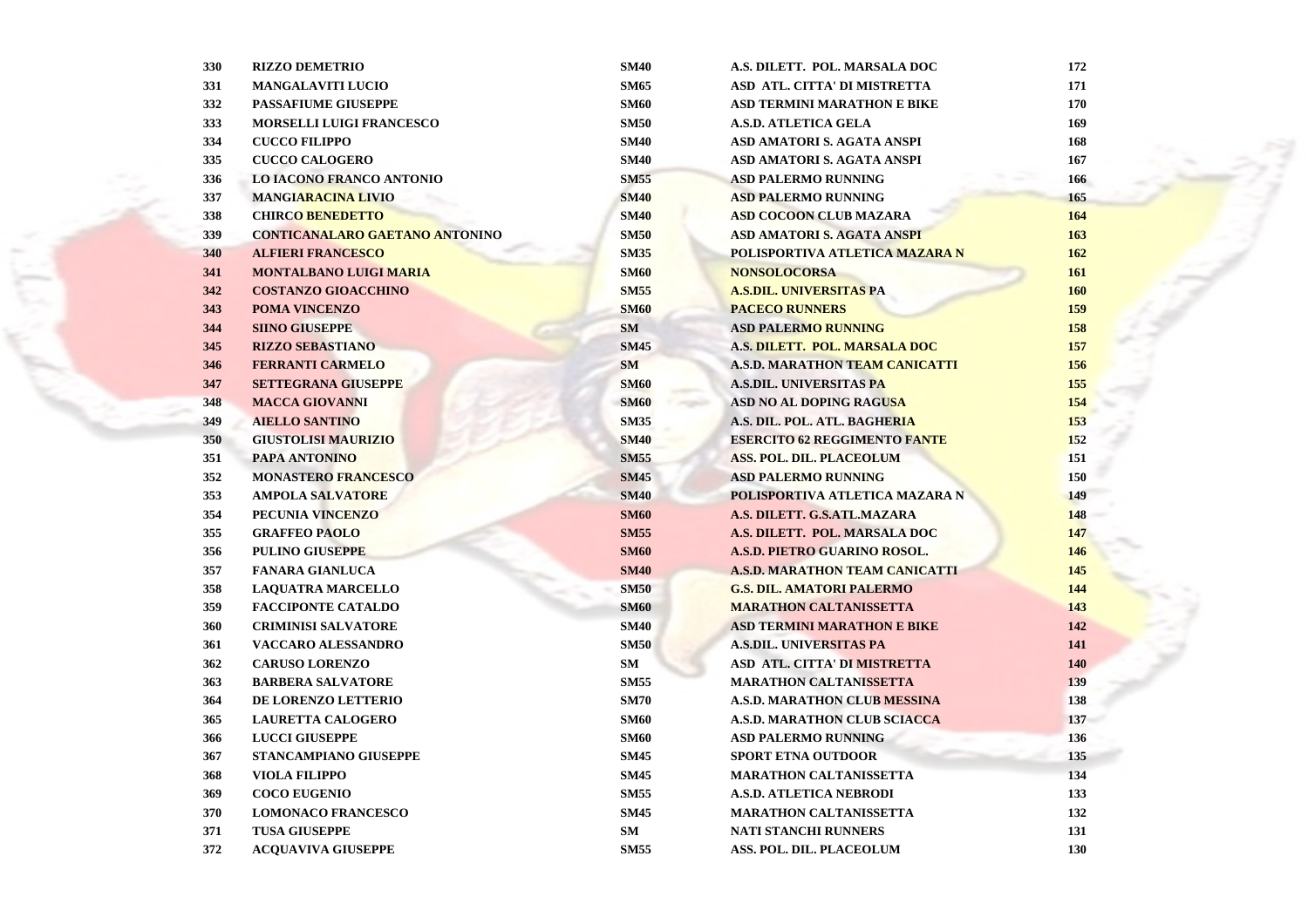| 373 | <b>CARBONE PIETRO</b>          | <b>SM45</b> | A.S. DIL. FIDIPPIDE MESSINA           | 129        |
|-----|--------------------------------|-------------|---------------------------------------|------------|
| 374 | <b>CELI FRANCESCO</b>          | <b>SM60</b> | A.S. DILETT. ATL.VILLAFRANCA          | 128        |
| 375 | <b>GARIFFO ALESSANDRO</b>      | <b>SM60</b> | <b>NONSOLOCORSA</b>                   | 127        |
| 376 | <b>SAGONE FRANCESCO</b>        | <b>SM40</b> | A.S.D. ATL.CALTAGIRONE                | 126        |
| 377 | <b>AMICO GIUSEPPE</b>          | <b>SM50</b> | <b>MARATHON CALTANISSETTA</b>         | 125        |
| 378 | <b>NAPOLI ETTORE</b>           | <b>SM35</b> | A.S. DIL. TORREBIANCA                 | 124        |
| 379 | <b>OTTOVEGGIO DOMENICO</b>     | <b>SM55</b> | A.S. DILETT. POL. MARSALA DOC         | 123        |
| 380 | PERFETTO GIOVANNI              | <b>SM50</b> | A.S.D. PASSIONE CORSA RIBERA          | 122        |
| 381 | <b>ZAGARELLA GIUSEPPE</b>      | <b>SM60</b> | <b>MARATHON CALTANISSETTA</b>         | 121        |
| 382 | <b>BLANDO TOMMASO</b>          | <b>SM40</b> | ASD POLIZIA DI STATO PALERMO          | <b>120</b> |
| 383 | <b>CORSARO CARMELO</b>         | <b>SM60</b> | A.S.D. ATL.AMATORI REGALBUTO          | <b>119</b> |
| 384 | <b>STRACQUADANIO SALVATORE</b> | <b>SM60</b> | <b>A.S.D. ATLETICA GELA</b>           | 118        |
| 385 | <b>CORONA FRANCESCO PAOLO</b>  | <b>SM70</b> | <b>ASD POLISPORTIVA PEGASO ATHLET</b> | 117        |
| 386 | <b>FLORAMO TINDARO</b>         | <b>SM55</b> | <b>AMATORI S.C.DUILIA</b>             | <b>116</b> |
| 387 | <b>CAPOLINGUA GIANFRANCO</b>   | <b>SM60</b> | A.S.D.PODISTICA CAPO D'ORLANDO        | 115        |
| 388 | <b>DEL NOCE GIOVANNI</b>       | <b>SM55</b> | A.S. DIL. ATL.MONDELLO                | 114        |
| 389 | <b>MESSINA MATTEO</b>          | <b>SM55</b> | <b>A.S.D. TRINACRIA PALERMO</b>       | 113        |
| 390 | <b>MAUGERI MARIO FRANCESCO</b> | <b>SM45</b> | <b>ASD CORRENDO PER ACI-ACIREALE</b>  | 112        |
| 391 | <b>MURATORE ANTONIO</b>        | <b>SM55</b> | <b>G.S. DIL. AMATORI PALERMO</b>      | 111        |
| 392 | <b>BAGGIERI SALVATORE</b>      | <b>SM50</b> | A.S.D. PIETRO GUARINO ROSOL.          | <b>110</b> |
| 393 | <b>ZAMBUTO FRANCESCO</b>       | <b>SM40</b> | A.S.D.G.S. VALLE DEI TEMPLI AG        | <b>109</b> |
| 394 | <b>LA ROSA MARCELLO</b>        | <b>SM55</b> | <b>A.S.D. MONTI ROSSI NICOLOSI</b>    | <b>108</b> |
| 395 | <b>DE CARO IGNAZIO</b>         | <b>SM55</b> | <b>G.S. DIL. AMATORI PALERMO</b>      | 107        |
| 396 | <b>SINDONI ANTONINO</b>        | <b>SM50</b> | <b>AMATORI S.C.DUILIA</b>             | 106        |
| 397 | <b>NIZZA SANTO</b>             | <b>SM55</b> | A.S. DILETT. POL. MARSALA DOC         | 105        |
| 398 | <b>CARMENI GIUSEPPE</b>        | <b>SM50</b> | <b>ASD TERMINI MARATHON E BIKE</b>    | 104        |
| 399 | <b>BARBARO ANGELO</b>          | <b>SM50</b> | <b>G.S. DIL. AMATORI PALERMO</b>      | 103        |
| 400 | LICCIARDELLO SALVATORE         | <b>SM50</b> | <b>ESERCITO 62 REGGIMENTO FANTE</b>   | 102        |
| 401 | <b>LANTIERI ETTORE</b>         | <b>SM65</b> | <b>ASD POLISPORTIVA PEGASO ATHLET</b> | 101        |
| 402 | <b>GAROZZO SANTINO</b>         | <b>SM60</b> | A.S.D. PODISTICA JONIA GIARRE         | 100        |
| 403 | <b>GUTTILLA SALVATORE</b>      | <b>SM40</b> | <b>ASD CORRI SERRADIFALCO</b>         | 99         |
| 404 | <b>BIUNDO IGNAZIO</b>          | <b>SM60</b> | <b>G.S. DIL. AMATORI PALERMO</b>      | 98         |
| 405 | <b>CIANCIMINO GIUSEPPE</b>     | <b>SM50</b> | <b>A.S.D. PASSIONE CORSA RIBERA</b>   | 97         |
| 406 | PENNINO VINCENZO               | <b>SM60</b> | <b>MARATHON CALTANISSETTA</b>         | 96         |
| 407 | <b>LANZARONE CALOGERO</b>      | <b>SM45</b> | A.S. DIL. POL. MENFI '95              | 95         |
| 408 | <b>GALEOTA CORRADO</b>         | <b>SM50</b> | A.S. DILETT. POL. MARSALA DOC         | 94         |
| 409 | <b>IOVINO SALVATORE</b>        | <b>SM40</b> | <b>A.S.D. ATLETICA GELA</b>           | 93         |
| 410 | <b>FASONE ANDREA</b>           | <b>SM50</b> | <b>ASD TERMINI MARATHON E BIKE</b>    | 92         |
| 411 | <b>MORANDO GIUSEPPE</b>        | <b>SM35</b> | <b>ASD TERMINI MARATHON E BIKE</b>    | 91         |
| 412 | <b>GENNA GIUSEPPE</b>          | <b>SM50</b> | A.S. DILETT. POL. MARSALA DOC         | 90         |
| 413 | <b>FIAMINGO SALVATORE</b>      | <b>SM70</b> | ASD CORRENDO PER ACI - ACIREALE       | 89         |
| 414 | <b>MILARDI MARCO</b>           | <b>SM50</b> | A.S.D. TRINACRIA PALERMO              | 88         |
| 415 | <b>LIONETTO SALVATORE</b>      | <b>SM55</b> | <b>A.S.D. ATLETICA NEBRODI</b>        | 87         |

F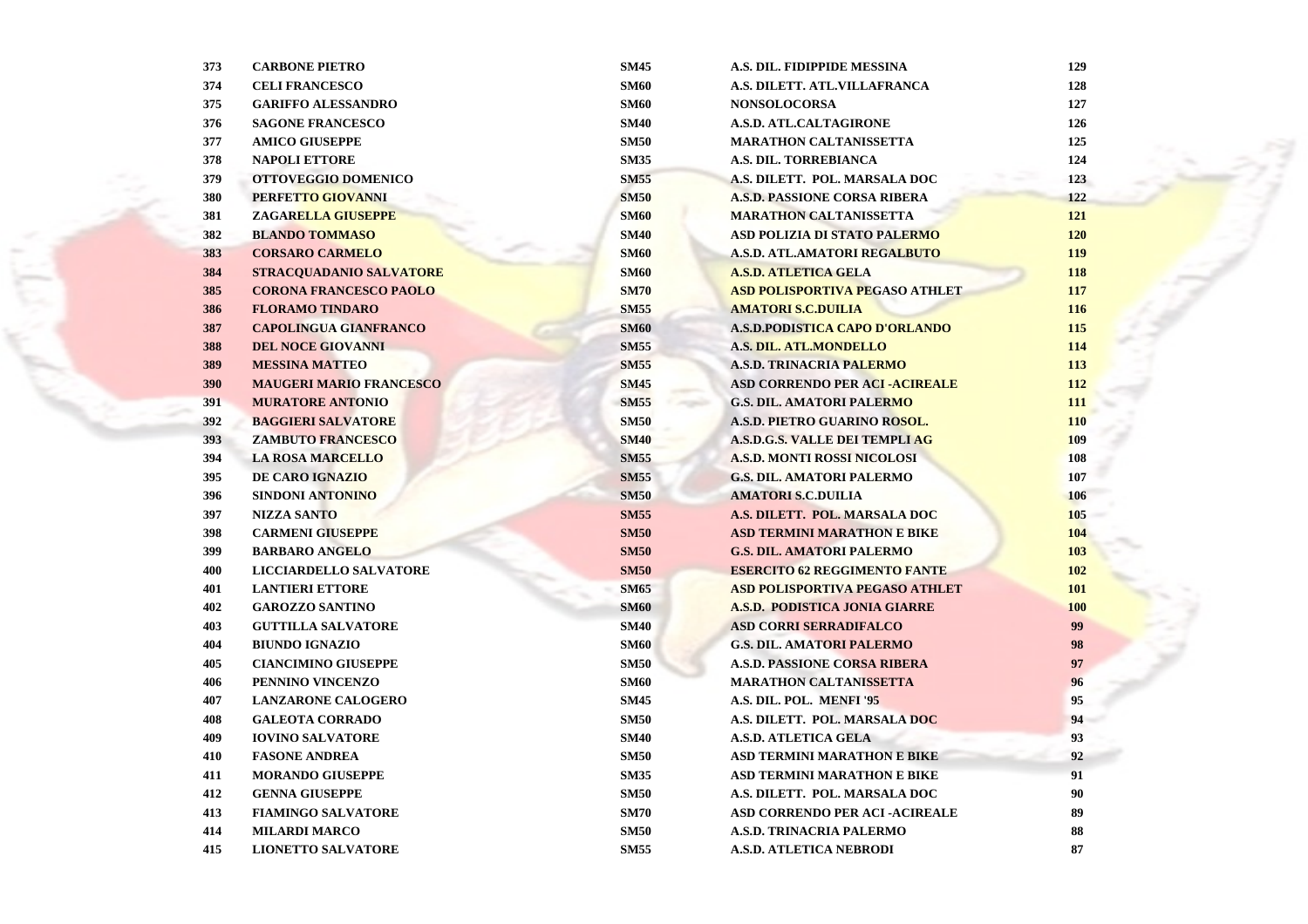| 416 | <b>GAGLIANO BIAGIO</b>           | <b>SM50</b> | <b>A.S.D. PASSIONE CORSA RIBERA</b>   | 86 |
|-----|----------------------------------|-------------|---------------------------------------|----|
| 417 | PICCIOLO GIUSEPPE                | <b>SM35</b> | A.S.D. PODISTICA MESSINA              | 85 |
| 418 | <b>CAMPAGNA SALVATORE</b>        | <b>SM45</b> | POL. MONFORTESE RUNNING               | 84 |
| 419 | <b>PUGLISI GIUSEPPE</b>          | <b>SM55</b> | A.S.D. PODISTICA JONIA GIARRE         | 83 |
| 420 | <b>MANERA PIPPO</b>              | <b>SM45</b> | ASD AMATORI S. AGATA ANSPI            | 82 |
| 421 | <b>VITALE SALVATORE</b>          | <b>SM55</b> | A.S.D. PODISTICA JONIA GIARRE         | 81 |
| 422 | <b>ZARELLI ANGELO</b>            | <b>SM50</b> | <b>A.S.D. PASSIONE CORSA RIBERA</b>   | 80 |
| 423 | <b>SANFILIPPO VINCENZO</b>       | <b>SM40</b> | <b>A.S.D. PASSIONE CORSA RIBERA</b>   | 79 |
| 424 | <b>GAMBINO ANTONINO</b>          | <b>SM50</b> | A.S. DILETT. AMATORI ARAGONA          | 78 |
| 425 | <b>PATTI ANTONINO</b>            | <b>SM50</b> | ASD L.I.P.A. ATLETICA ALCAMO          | 77 |
| 426 | LUCCISANO AGOSTINO               | <b>SM50</b> | <b>ASD CORRERE E VITA</b>             | 76 |
| 427 | <b>BARBERA DAVID</b>             | <b>SM70</b> | <b>A.S.D. MARATHON CLUB TAORMINA</b>  | 75 |
| 428 | <b>DE RUEDA PIETRO</b>           | <b>SM65</b> | <b>AMATORI S.C.DUILIA</b>             | 74 |
| 429 | <b>DI LIBERTO FRANCESCO</b>      | <b>SM55</b> | <b>A.S.DIL. UNIVERSITAS PA</b>        | 73 |
| 430 | <b>MOLINO ROSARIO</b>            | <b>SM50</b> | <b>ESERCITO 62 REGGIMENTO FANTE</b>   | 72 |
| 431 | <b>GIORDANO GIANFRANCO</b>       | <b>SM55</b> | <b>ASD PALERMO RUNNING</b>            | 71 |
| 432 | <b>SEIDITA ROSARIO</b>           | <b>SM60</b> | <b>A.S.DIL. UNIVERSITAS PA</b>        | 70 |
| 433 | <b>BLUNDA ANTONINO</b>           | <b>SM60</b> | ASD L.I.P.A. ATLETICA ALCAMO          | 69 |
| 434 | <b>CROCIATA GIROLAMO ALESSAN</b> | <b>SM55</b> | A.S.D. TRINACRIA PALERMO              | 68 |
| 435 | <b>SCANDAGLIA LUIGI MARTINO</b>  | <b>SM55</b> | <b>A.S.D. MARATHON CLUB SCIACCA</b>   | 67 |
| 436 | <b>FERRUCCI ANTONINO</b>         | <b>SM50</b> | PODISTICA SALEMITANA                  | 66 |
| 437 | PALUMBO AGOSTINO                 | <b>SM45</b> | <b>ASD TERMINI MARATHON E BIKE</b>    | 65 |
| 438 | <b>MARRONE MARIO</b>             | <b>SM50</b> | ASD COCOON CLUB MAZARA                | 64 |
| 439 | PITRONE VINCENZO                 | <b>SM65</b> | <b>ASD POL. ALBATROS MESSINA 2.0</b>  | 63 |
| 440 | <b>D'ANDREA FRANCESCO</b>        | <b>SM65</b> | <b>A.S.D. PODISTICA MESSINA</b>       | 62 |
| 441 | <b>CRIMALDI ANTONINO</b>         | <b>SM45</b> | A.S. DILETT. G.S.ATL.MAZARA           | 61 |
| 442 | <b>FADDETTA GAETANO</b>          | <b>SM55</b> | ASD POLISPORTIVA PEGASO ATHLET        | 60 |
| 443 | <b>CAVALLARO FABIO</b>           | <b>SM45</b> | A.S.D. PODISTICA JONIA GIARRE         | 59 |
| 444 | <b>CIRNIGLIARO SALVATORE</b>     | <b>SM65</b> | ASD NO AL DOPING RAGUSA               | 58 |
| 445 | <b>NICHOLSON GORDON</b>          | <b>SM65</b> | <b>A.S.DIL. UNIVERSITAS PA</b>        | 57 |
| 446 | <b>MICALI NUNZIO</b>             | <b>SM60</b> | <b>A.S.D. MARATHON CLUB TAORMINA</b>  | 56 |
| 447 | DE LUCA VINCENZO                 | <b>SM45</b> | <b>ASD POLISPORTIVA PEGASO ATHLET</b> | 55 |
| 448 | <b>FAZIO FRANCESCO</b>           | <b>SM50</b> | <b>A.S.D. ATLETICA CANICATTI</b>      | 54 |
| 449 | <b>LA MANNA GAETANO</b>          | <b>SM65</b> | <b>NONSOLOCORSA</b>                   | 53 |
| 450 | <b>RISIGLIONE GIUSEPPE</b>       | <b>SM55</b> | <b>SPORT ETNA OUTDOOR</b>             | 52 |
| 451 | <b>BARRESI FRANCESCO PAOLO</b>   | <b>SM45</b> | <b>ASD PALERMO RUNNING</b>            | 51 |
| 452 | <b>CASABLANCA ANGELO</b>         | <b>SM55</b> | <b>A.S.D. PODISTICA MESSINA</b>       | 50 |
| 453 | <b>LO CICERO MARIO</b>           | <b>SM75</b> | <b>G.S. DIL. VERGINE MARIA PA</b>     | 49 |
| 454 | PIZZO MARIO                      | <b>SM65</b> | PODISTICA SALEMITANA                  | 48 |
| 455 | <b>VASSALLO ANTONINO</b>         | <b>SM65</b> | A.S.D. MARATHON MONREALE              | 47 |
| 456 | <b>D'AMICO SALVATORE</b>         | <b>SM80</b> | A.S. DIL. POL. ATL. BAGHERIA          | 46 |
| 457 | <b>CASCIOLO MARIO</b>            | <b>SM65</b> | A.S. DILETT. G.S.ATL.MAZARA           | 45 |
| 458 | <b>ARRUZZOLI GIUSTINO</b>        | <b>SM45</b> | <b>ASD POL. ALBATROS MESSINA 2.0</b>  | 44 |

ATE.